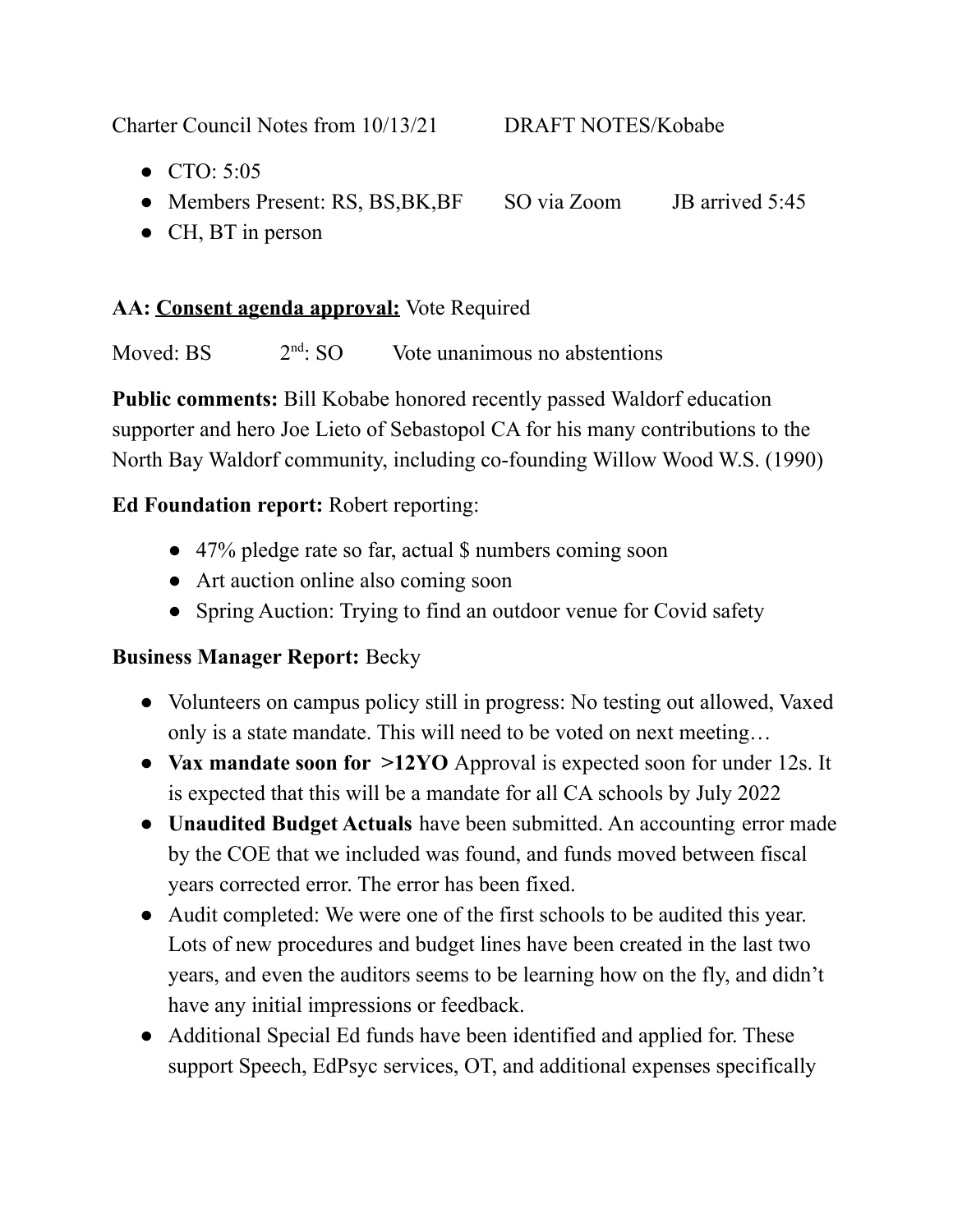- DATA CLEANUP is a major and multi-faceted project, well under way. SIS, Credential Tracking, Attendance, et all, are full of erroneous info and improperly set up systems. Active Attendance tracking is working now.
- Office Manager Salary schedule has been updated, and we now have Evelyn Sanchez in that position.
- New Bi-lingual office assistant also hired, Cynthia (?), former Class 7 aide
- **AGENDIZE: THESE NEED TO BE VOTED ON NEXT MEETING**

# **SITE IMPROVEMENT UPDATE; CH reporting**

• Process well underway, plans finalized: Informational discussion only

**AA: Approval of new Student Services Director:** Monica Conway proposed, resume available in Board Packet

Moved: BS  $2^{ND}$ : Barbara Vote: Unanimous no abstentions

(The salary schedule for this position was reviewed and updated last year)

# **ADMIN REPORT: CH**

- **●** LCAP UPDATE AND SUPPORTING ACTIVITIES UNDERWAY
- **●** Mandatory reporter training underway for FAC/Staff
- **●** SIS now fully functional for attendance, absenteeism being surveyed
- **●** Q: Can we automatically text or email if a student is absent unexpectedly?
- **●** P/T Conferences will happen live this year, Zoom if a parents requests it
- **●** Assembly last Friday: AN issue of video recording and release came up: Some students have signed opt out requests upon enrollment. Tracking?
- **●** Learning Loss is being seen all over, and we are doing what we can. We currently have 10-15 students a day using tutoring services.
- **●** Social/Emotional support services also ramping up
- **●** Thom Schaeffer will work with FAC tomorrow on the topic of "De-colonizing the Waldorf Curriculum" and raising inclusion
- **●** We have a Title 6 complaint made over how we responded to the content of a book brought to school, but no violation of any laws have turned up
- **●** Teacher's lounge has been moved, office fully reorganized, really nice!